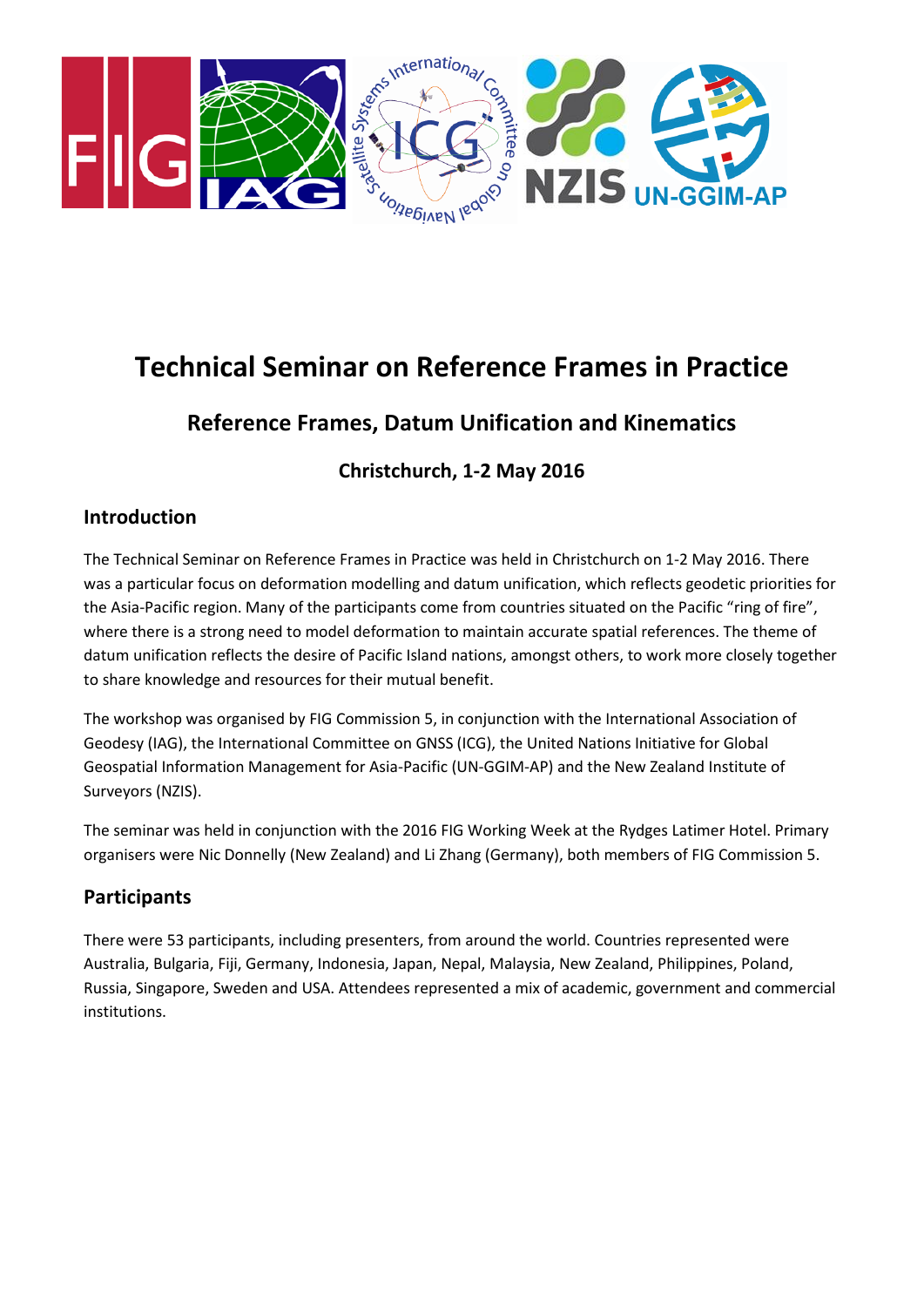

*Group photo of attendees*

Organisational representatives in Christchurch were as follows:

Volker Schwieger and Nic Donnelly (FIG) John Dawson (UN-GGIM-AP) Rachelle Winefield (NZIS)

Chris Rizos (IAG) and Sharafat Gadimova (ICG) helped organise the seminar but were unable to attend in person.

The sponsors were represented by:

Graeme Blick (LINZ) Neil Ashcroft (Leica) Paul Drummond (Trimble)

## **Technical Content**

Key topics covered were:

- Introduction to 3D Reference Frames
- Introduction to Vertical Reference Frames
- Kinematic Frames and Deformation Modelling
- International Geodesy Initiatives
	- o APREF and UN-GGIM
	- o Geodetic Initiatives at ISO
- Geodetic Infrastructure
	- o Template for Developing a National Reference Frame
	- o International GNSS Service
	- o Multi-GNSS
- Geodetic Software
	- o SINEX Manipulation
	- o RTKLIB
	- o SNAP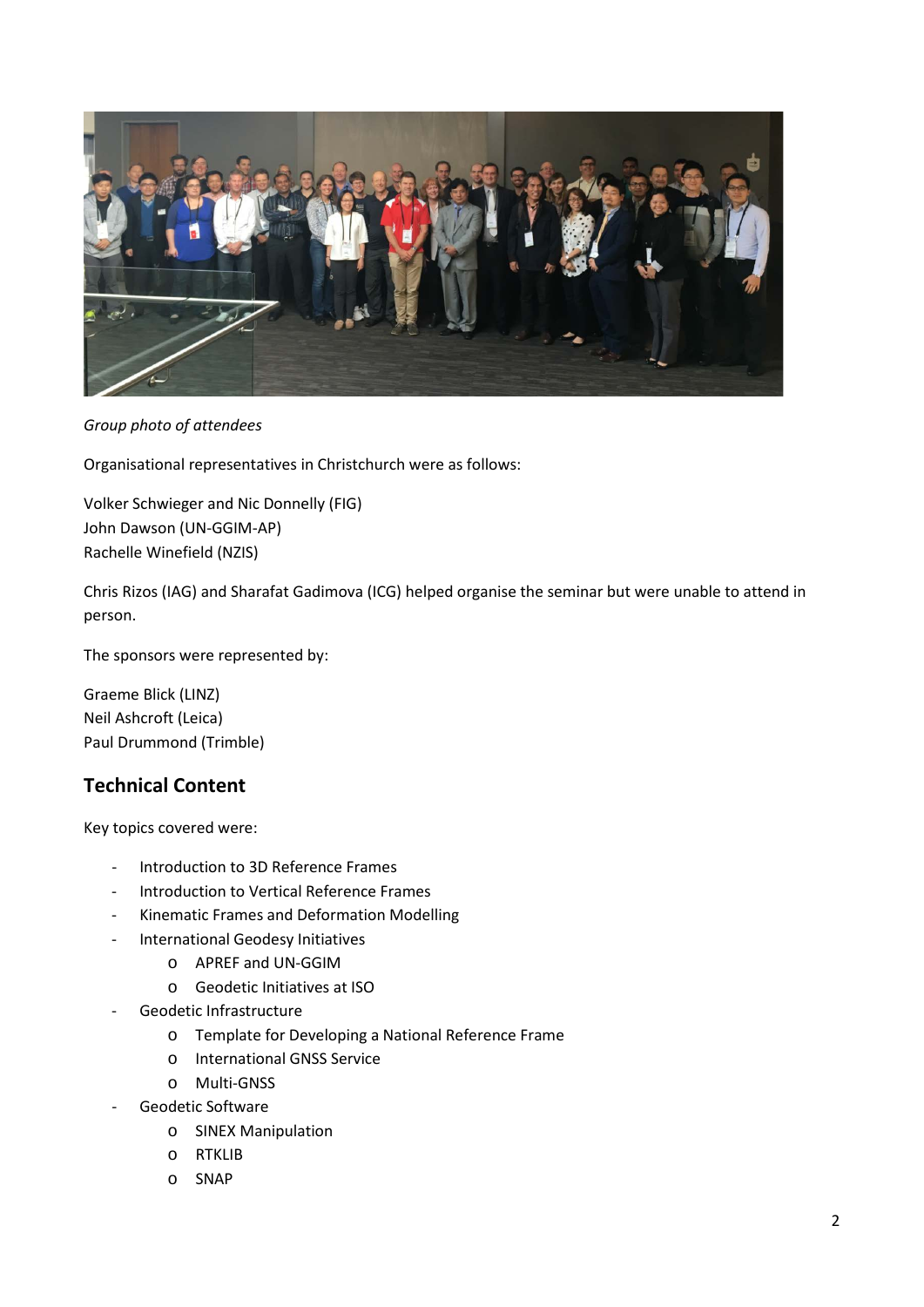- Case Studies
	- o Australia
	- o Fiji
	- o Japan
	- o Nepal
	- o New Zealand
	- o Philippines
	- o Poland
	- o USA

The presentations are available on the FIG website at<http://www.fig.net/fig2016/commission5.htm>

Copies of the geodetic software discussed were included on memory sticks provided to each of the participants. A full copy of the final technical programme is appended to this report.



*Nic Donnelly presenting at the seminar*

### **Networking and Social Events**

There were excellent opportunities to network and socialise during the lunch and tea breaks, which the participants took advantage of. The seminar dinner was held on the first evening, at the Rydges Hotel.

## **Sponsorship**

The seminar was well supported by all three sponsors, Land Information New Zealand, Leica and Trimble, in terms of both financial support and attendance. The ICG provided financial support to several participants from developing nations. The sponsorship enabled registration fees to be kept to a low level at 150 euro for the two days, including the dinner.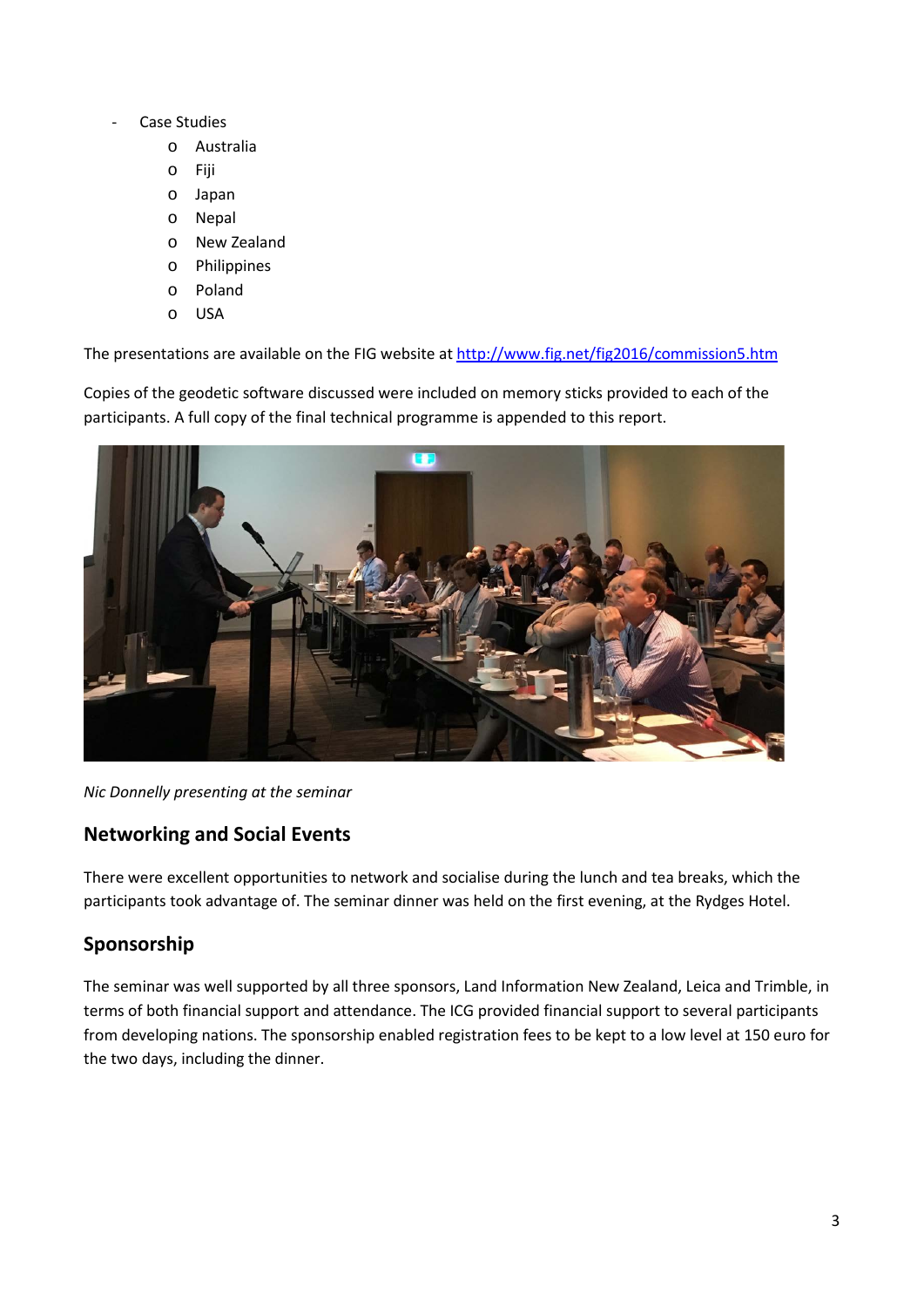### **Appendix: Full Technical Programme**

### **Sunday 1 May 2016**

#### **08:30 – 09:00 Welcome and Opening Remarks**

*Mr. Nic Donnelly (Convenor), Prof. Rudolf Steiger (FIG Council), Prof. Volker Schwieger (FIG Comm 5), Mr Gary Johnston (IAG), Dr. John Dawson (UN-GGIM-AP), Miss Rachelle Winefield (NZIS)*

#### **09:00 – 10:30 Session 1: Introduction to 3D Reference Frames / Datums**

#### *1 Prof. Chris Rizos (presented by Mr Nic Donnelly)*

*Global reference systems and frames: ITRS / ITRF / WGS-84; transformations; determination of ITRF; contribution of geodetic techniques to ITRF: VLBI, GNSS, DORIS, SLR; the relationships between global/local reference frames and global positioning technologies.*

**10:30 – 11:00 Morning Tea**

#### **11:00 – 12:30 Session 2: Introduction to Vertical Reference Frames / Datums**

#### *2a & 2b Prof. Bill Kearsley*

*Gravity and geopotential numbers; physical heights (dynamic, orthometric, normal); reference surfaces (geoids and quasigeoids); levelling datums; GNSS heighting.*

**12:30 – 13:30 Lunch**

#### **13:30 – 15:30 Session 3: Kinematic Frames and Deformation Modelling**

#### *3a Dr Chris Pearson***:** *Deformation Modelling 1*

*Kinematic vs plate-fixed frames; sources of deformation; observing deformation (CORS, GNSS campaigns); dislocation modelling; example of HTDP software for modelling in USA.*

#### *3b Dr Chris Crook***:** *Deformation Modelling 2*

*Role of deformation models in transforming between global and local frames; user requirements for deformation modelling; forward and reverse patches; example of New Zealand deformation model.*

#### **15:30 – 16:00 Afternoon Tea**

#### **16:00 – 17:30 Session 4: Case Studies 1**

#### *4a Mr Basara Miyahara and Dr Koji Matsuo: Case study of Japan*

*Semi-dynamic datum of Japan; deformation model of Japan, including the 2011 Tohoku earthquake; geoid and gravity change due to large earthquakes including the Tohoku earthquake.*

#### *4b Dr Dan Roman: Case study of USA*

*Current horizontal and vertical datums in USA; proposed new kinematic datum; GRAV-D project for a centimetre geoid; proposed new vertical datum.*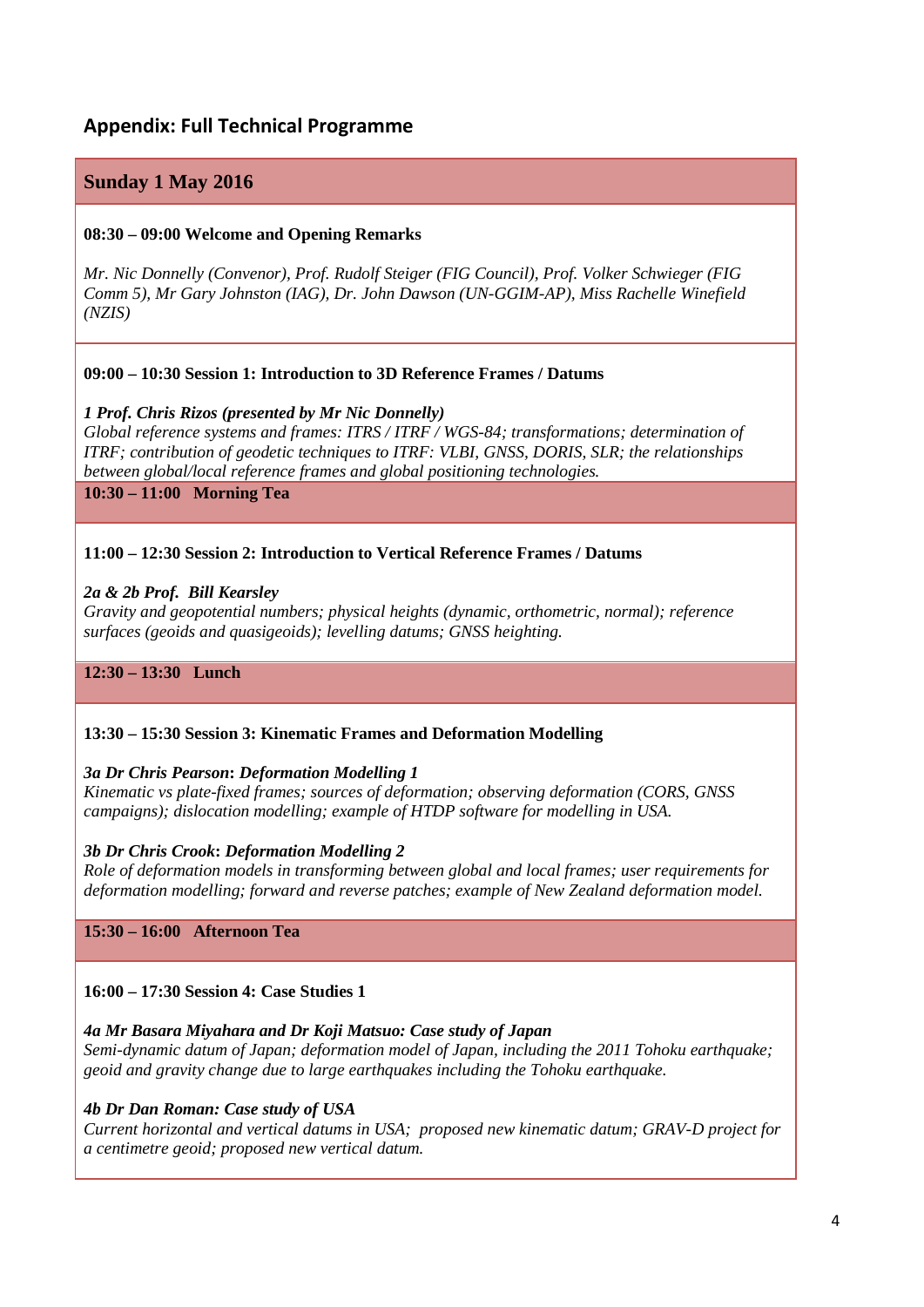#### *4c Mr Graeme Blick: Case study of New Zealand*

*New Zealand Geodetic Datum 2000; airborne gravity collection and new vertical datum; requirements for a modern geodetic datum.*

**19:00 – 22:00 Seminar Dinner – Rydges Latimer**

### **Monday 2 May 2016**

**09:00 – 10:30 Session 5: Case Studies 2**

#### *Brief Datum Case Studies – ICG-supported delegates*

*Brief presentations from ICG-supported delegates discussing current geodetic infrastructure, reference frames and plans for the future in their countries; discussion of challenges for developing nations.*

> *5a Charisma Cayapan – Philippines 5b Joanna Kuczynska-Siehien - Poland 5c Andrick Lal – Fiji 5d Niraj Manandhar – Nepal 5e Asakaia Tabuabisataki - Fiji*

#### *5f Dr John Dawson: Case Study of Australia*

*GDA94 and its relationship to ITRF (14-parameter transformation); user requirements for modernised reference frames in Australia; proposed two-frame system (plate-fixed and kinematic); deformation modelling.*

*5g Mr Neil Ashcroft – Presentation on behalf of Leica*

*5h Mr Paul Drummond – Presentation on behalf of Trimble*

**10:30 – 11:00 Morning Tea**

#### **11:00 – 12:30 Session 6: International Geodesy Initiatives**

#### *6a Dr John Dawson: APREF and UN-GGIM*

*Asia-Pacific Reference Frame; relationship to ITRF; benefits of connecting to APREF; contributing to APREF; role of UN-GGIM in geodesy; United Nations resolution on geodetic reference frames and infrastructure.*

*6b Mr Larry Hothem: Geodetic Initiatives at International Organization for Standardization (ISO) Role of ISO; ISO/TC211 (Geomatics); Geodetic Standards; Geodetic Registry.*

#### *6c Mr Nic Donnelly: SNAP Least Squares Adjustment Software*

*Introduction to the freely available SNAP geodetic adjustment software; reference frame transformations; utilising deformation and geoid models; coordinate calculation via least squares adjustment.*